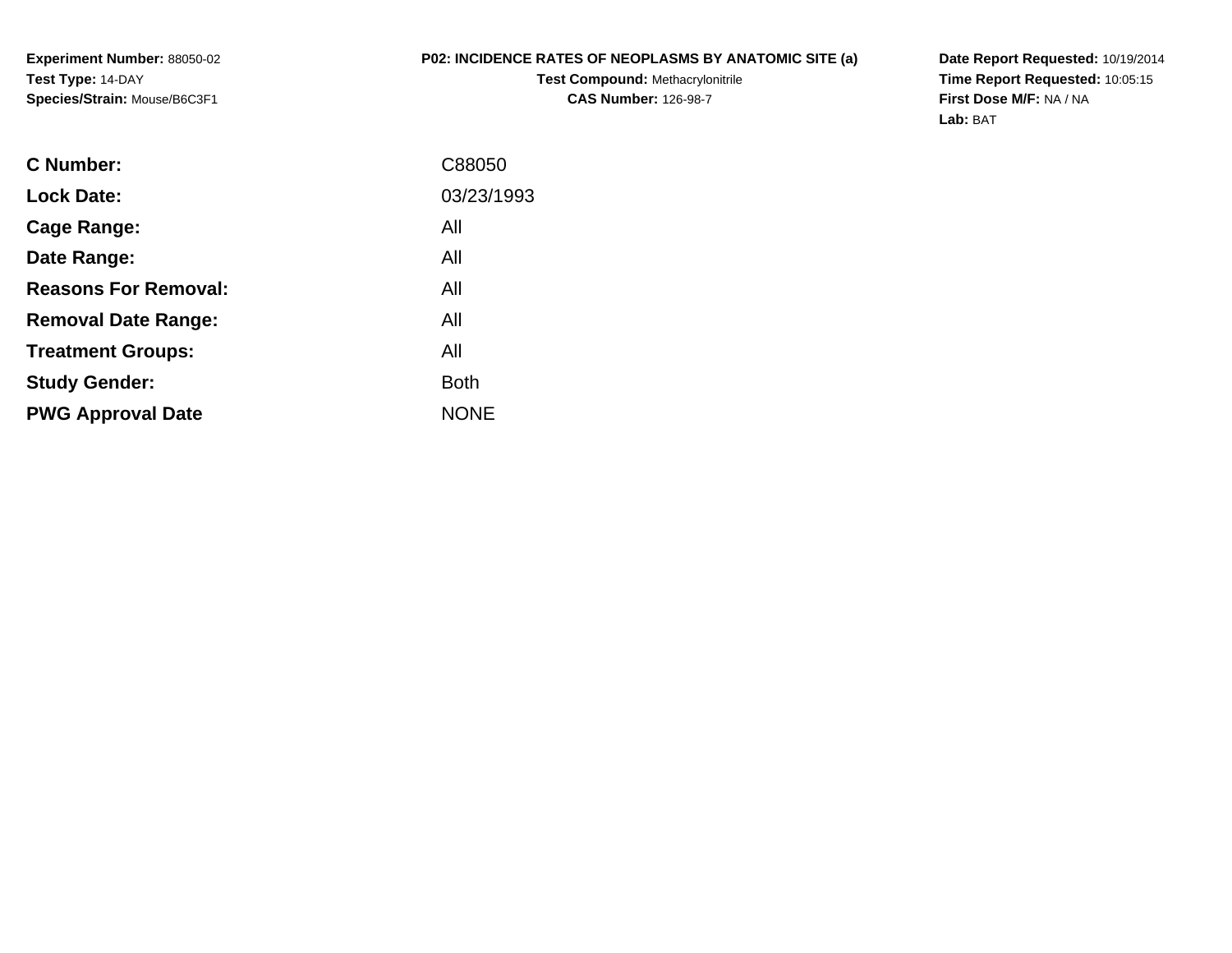| Experiment Number: 88050-02<br>Test Type: 14-DAY<br>Species/Strain: Mouse/B6C3F1         |                          | P02: INCIDENCE RATES OF NEOPLASMS BY ANATOMIC SITE (a)<br>Test Compound: Methacrylonitrile<br><b>CAS Number: 126-98-7</b> |                          |                          |                          | Date Report Requested: 10/19/2014<br>Time Report Requested: 10:05:15<br>First Dose M/F: NA / NA |
|------------------------------------------------------------------------------------------|--------------------------|---------------------------------------------------------------------------------------------------------------------------|--------------------------|--------------------------|--------------------------|-------------------------------------------------------------------------------------------------|
| <b>B6C3F1 Mouse MALE</b>                                                                 | $0$ G/L                  | 0.15 G/L                                                                                                                  | 0.3 G/L                  | 0.6 G/L                  | 1.2 G/L                  | 2.4 G/L                                                                                         |
| <b>Disposition Summary</b>                                                               |                          |                                                                                                                           |                          |                          |                          |                                                                                                 |
| <b>Animals Initially In Study</b><br><b>Early Deaths</b><br><b>Moribund Sacrifice</b>    | 5                        | $\overline{\mathbf{5}}$<br>$\blacktriangleleft$                                                                           | $5\phantom{a}$           | $5\phantom{a}$           | $5\phantom{.0}$          | 5                                                                                               |
| <b>Natural Death</b>                                                                     |                          |                                                                                                                           |                          |                          | 1                        | 1                                                                                               |
| <b>Survivors</b><br><b>Terminal Sacrifice</b><br><b>Animals Examined Microscopically</b> | 5<br>5                   | 4<br>1                                                                                                                    | 5                        | 5                        | 4<br>1                   | 4<br>5                                                                                          |
| ALIMENTARY SYSTEM                                                                        |                          |                                                                                                                           |                          |                          |                          |                                                                                                 |
| Intestine Small, Duodenum<br>Liver<br>Stomach, Forestomach<br>Stomach, Glandular         | (5)<br>(5)<br>(5)<br>(5) | (1)<br>(1)<br>(1)<br>(1)                                                                                                  | (0)<br>(0)<br>(0)<br>(0) | (0)<br>(0)<br>(0)<br>(0) | (1)<br>(1)<br>(1)<br>(1) | (5)<br>(5)<br>(5)<br>(5)                                                                        |
| CARDIOVASCULAR SYSTEM<br>None                                                            |                          |                                                                                                                           |                          |                          |                          |                                                                                                 |
| <b>ENDOCRINE SYSTEM</b><br><b>Adrenal Cortex</b><br>Adrenal Medulla                      | (5)<br>(5)               | (1)<br>(1)                                                                                                                | (0)<br>(0)               | (0)<br>(0)               | (1)<br>(1)               | (5)<br>(5)                                                                                      |
| <b>GENERAL BODY SYSTEM</b><br>None                                                       |                          |                                                                                                                           |                          |                          |                          |                                                                                                 |
| <b>GENITAL SYSTEM</b><br>None                                                            |                          |                                                                                                                           |                          |                          |                          |                                                                                                 |
| <b>HEMATOPOIETIC SYSTEM</b><br>Spleen<br>Thymus                                          | (5)<br>(5)               | (1)<br>(1)                                                                                                                | (0)<br>(0)               | (0)<br>(0)               | (1)<br>(1)               | (5)<br>(5)                                                                                      |

b - Primary tumors: all tumors except metastatic tumors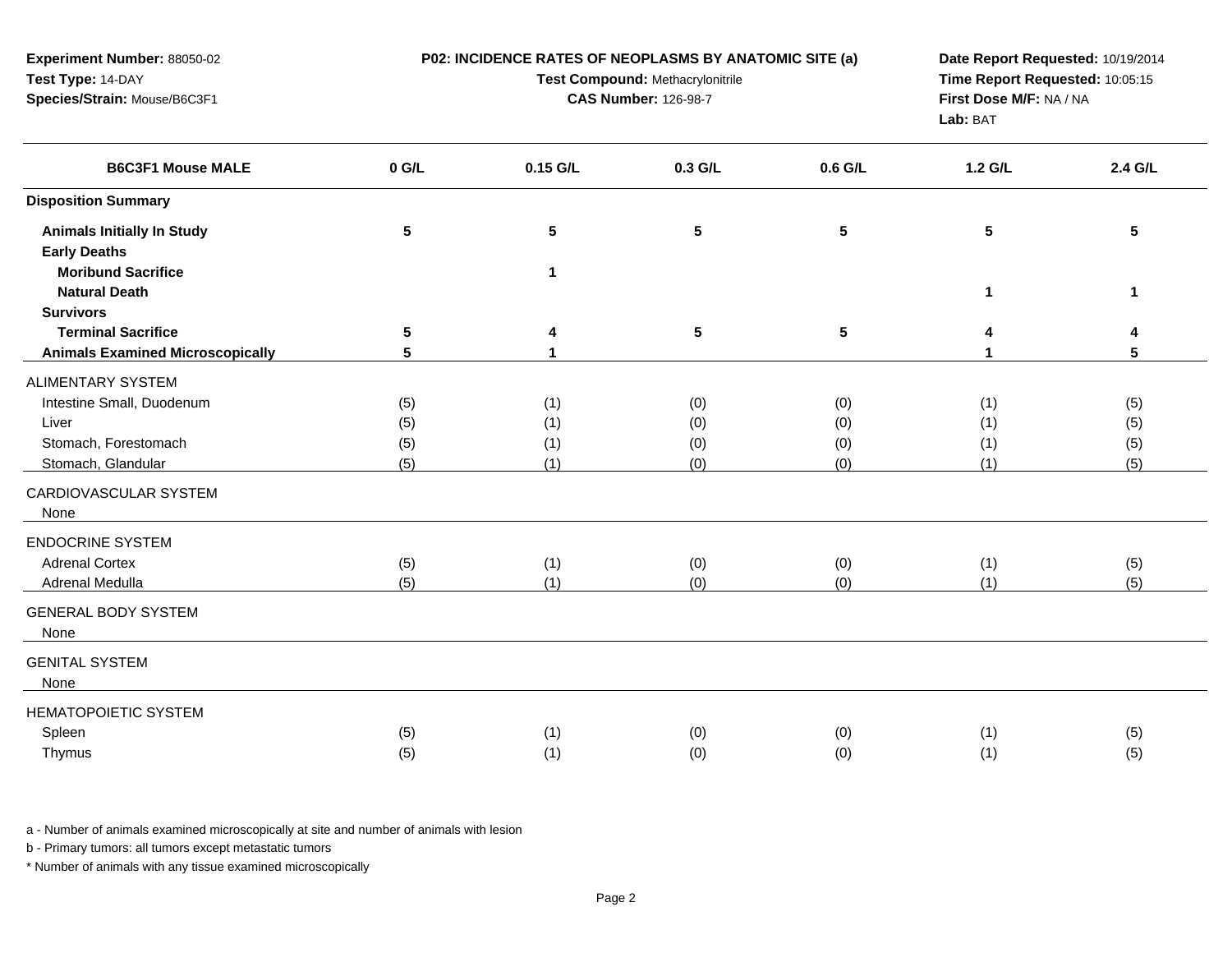| Experiment Number: 88050-02<br>Test Type: 14-DAY<br>Species/Strain: Mouse/B6C3F1 | P02: INCIDENCE RATES OF NEOPLASMS BY ANATOMIC SITE (a)<br>Test Compound: Methacrylonitrile<br><b>CAS Number: 126-98-7</b> |            |           | Date Report Requested: 10/19/2014<br>Time Report Requested: 10:05:15<br>First Dose M/F: NA / NA<br>Lab: BAT |         |         |
|----------------------------------------------------------------------------------|---------------------------------------------------------------------------------------------------------------------------|------------|-----------|-------------------------------------------------------------------------------------------------------------|---------|---------|
| <b>B6C3F1 Mouse MALE</b>                                                         | $0$ G/L                                                                                                                   | $0.15$ G/L | $0.3$ G/L | 0.6 G/L                                                                                                     | 1.2 G/L | 2.4 G/L |
| <b>INTEGUMENTARY SYSTEM</b><br>None                                              |                                                                                                                           |            |           |                                                                                                             |         |         |
| MUSCULOSKELETAL SYSTEM<br>None                                                   |                                                                                                                           |            |           |                                                                                                             |         |         |
| NERVOUS SYSTEM                                                                   |                                                                                                                           |            |           |                                                                                                             |         |         |
| <b>Brain</b>                                                                     | (5)                                                                                                                       | (1)        | (0)       | (0)                                                                                                         | (1)     | (5)     |
| Peripheral Nerve                                                                 | (5)                                                                                                                       | (1)        | (0)       | (0)                                                                                                         | (1)     | (5)     |
| Spinal Cord                                                                      | (5)                                                                                                                       | (1)        | (0)       | (0)                                                                                                         | (1)     | (5)     |
| RESPIRATORY SYSTEM                                                               |                                                                                                                           |            |           |                                                                                                             |         |         |
| Lung                                                                             | (5)                                                                                                                       | (1)        | (0)       | (0)                                                                                                         | (1)     | (5)     |
| SPECIAL SENSES SYSTEM<br>None                                                    |                                                                                                                           |            |           |                                                                                                             |         |         |
| <b>URINARY SYSTEM</b>                                                            |                                                                                                                           |            |           |                                                                                                             |         |         |
| Kidney                                                                           | (5)                                                                                                                       | (1)        | (0)       | (0)                                                                                                         | (1)     | (5)     |

b - Primary tumors: all tumors except metastatic tumors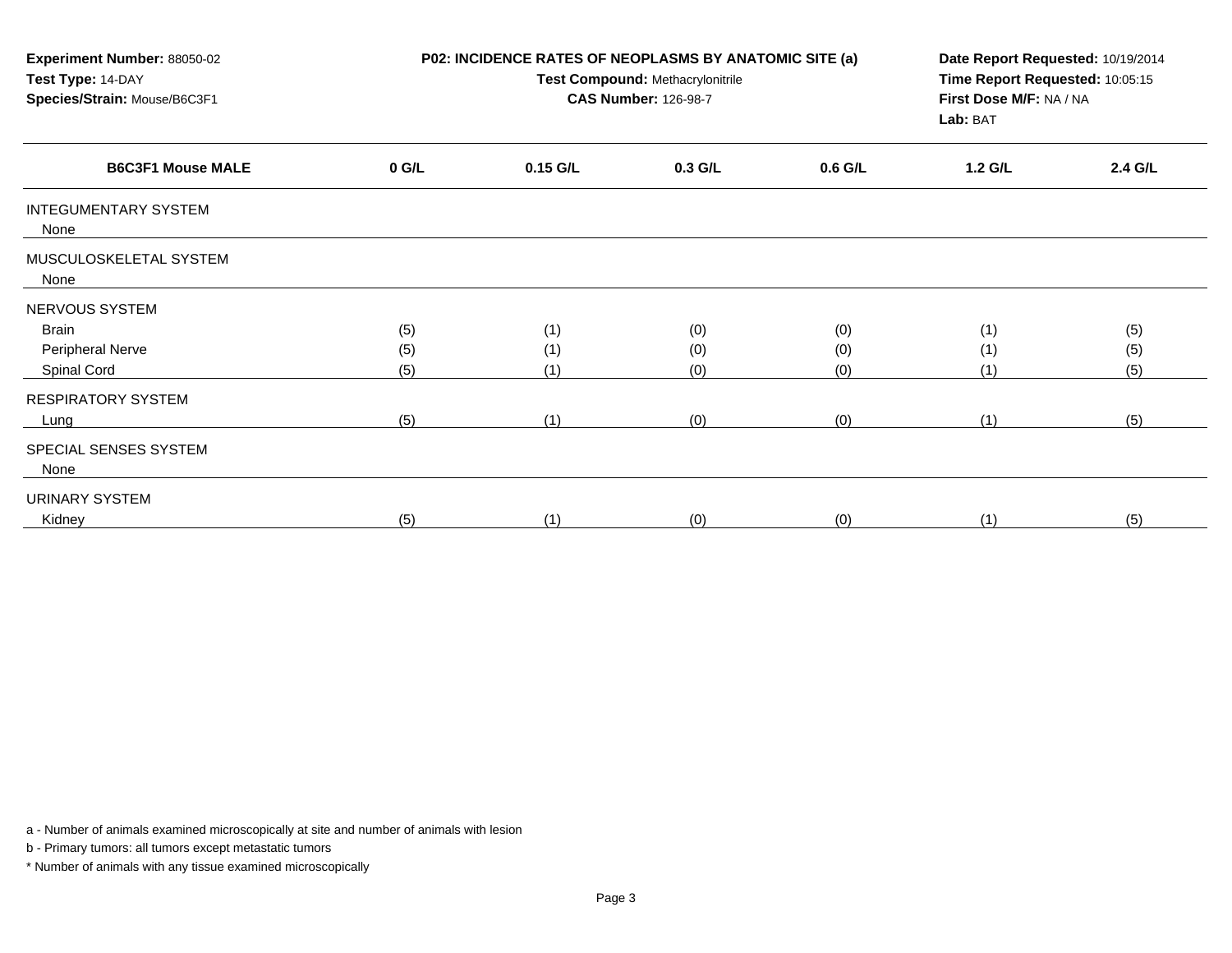| Experiment Number: 88050-02<br>Test Type: 14-DAY<br>Species/Strain: Mouse/B6C3F1                           | P02: INCIDENCE RATES OF NEOPLASMS BY ANATOMIC SITE (a)<br>Test Compound: Methacrylonitrile<br><b>CAS Number: 126-98-7</b> |            |           |           | Date Report Requested: 10/19/2014<br>Time Report Requested: 10:05:15<br>First Dose M/F: NA / NA<br>Lab: BAT |         |  |
|------------------------------------------------------------------------------------------------------------|---------------------------------------------------------------------------------------------------------------------------|------------|-----------|-----------|-------------------------------------------------------------------------------------------------------------|---------|--|
| <b>B6C3F1 Mouse MALE</b>                                                                                   | $0$ G/L                                                                                                                   | $0.15$ G/L | $0.3$ G/L | $0.6$ G/L | $1.2$ G/L                                                                                                   | 2.4 G/L |  |
| <b>Tumor Summary for MALE</b>                                                                              |                                                                                                                           |            |           |           |                                                                                                             |         |  |
| <b>Total Animals with Primary Neoplasms (b)</b><br><b>Total Primary Neoplasms</b>                          |                                                                                                                           |            |           |           |                                                                                                             |         |  |
| <b>Total Animals with Benign Neoplasms</b><br><b>Total Benign Neoplasms</b>                                |                                                                                                                           |            |           |           |                                                                                                             |         |  |
| <b>Total Animals with Malignant Neoplasms</b><br><b>Total Malignant Neoplasms</b>                          |                                                                                                                           |            |           |           |                                                                                                             |         |  |
| <b>Total Animals with Metastatic Neoplasms</b><br><b>Total Metastatic Neoplasms</b>                        |                                                                                                                           |            |           |           |                                                                                                             |         |  |
| <b>Total Animals with Malignant Neoplasms</b><br><b>Uncertain Primary Site</b>                             |                                                                                                                           |            |           |           |                                                                                                             |         |  |
| Total Animals with Neoplasms Uncertain -<br><b>Benign or Malignant</b><br><b>Total Uncertain Neoplasms</b> |                                                                                                                           |            |           |           |                                                                                                             |         |  |

\*\*\*END OF MALE DATA\*\*\*

a - Number of animals examined microscopically at site and number of animals with lesion

b - Primary tumors: all tumors except metastatic tumors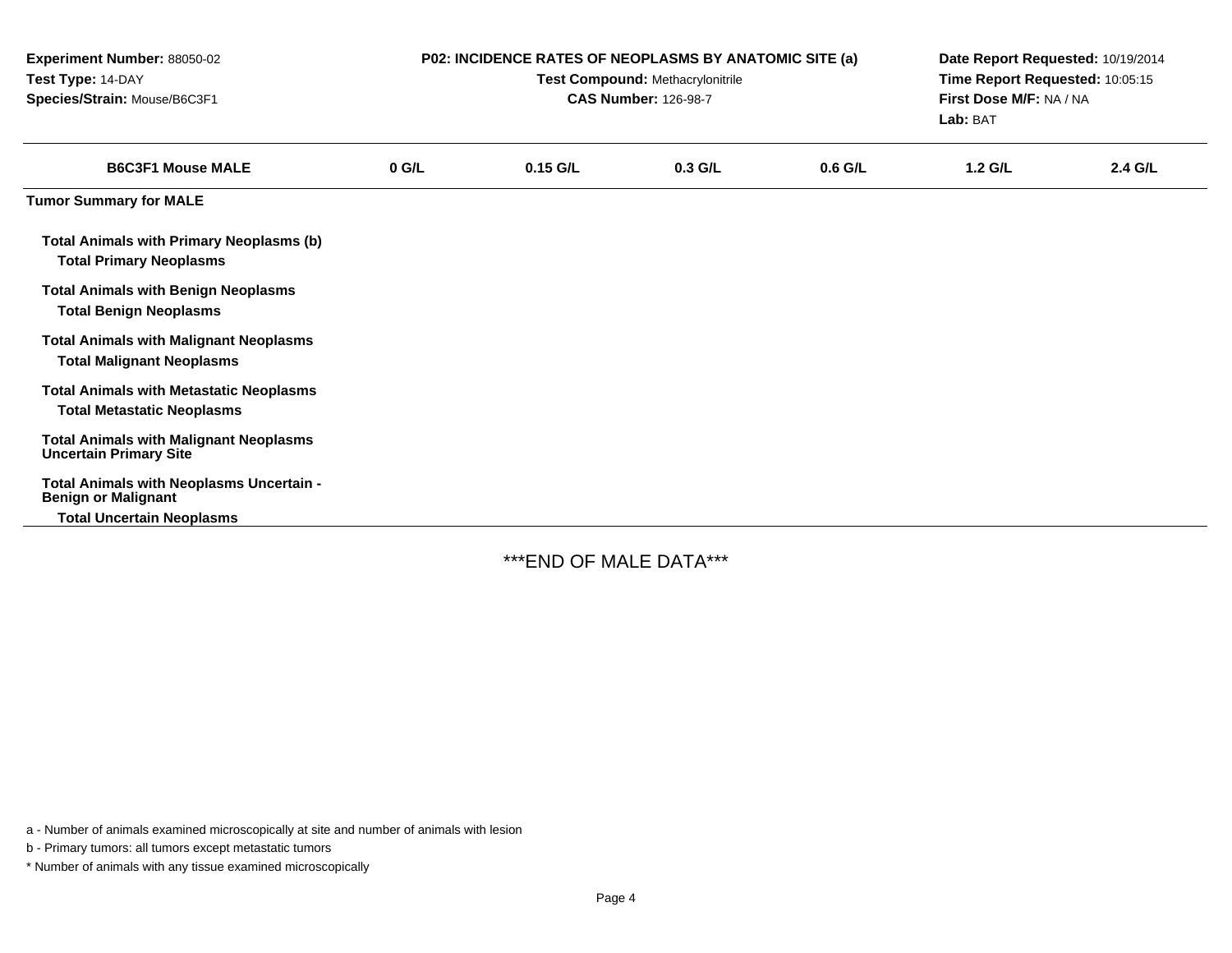| Experiment Number: 88050-02<br>Test Type: 14-DAY<br>Species/Strain: Mouse/B6C3F1 |            | P02: INCIDENCE RATES OF NEOPLASMS BY ANATOMIC SITE (a)<br>Test Compound: Methacrylonitrile<br><b>CAS Number: 126-98-7</b> |                 |                 |                 | Date Report Requested: 10/19/2014<br>Time Report Requested: 10:05:15<br>First Dose M/F: NA / NA<br>Lab: BAT |  |
|----------------------------------------------------------------------------------|------------|---------------------------------------------------------------------------------------------------------------------------|-----------------|-----------------|-----------------|-------------------------------------------------------------------------------------------------------------|--|
| <b>B6C3F1 Mouse FEMALE</b>                                                       | $0$ G/L    | 0.15 G/L                                                                                                                  | 0.3 G/L         | 0.6 G/L         | 1.2 G/L         | 2.4 G/L                                                                                                     |  |
| <b>Disposition Summary</b>                                                       |            |                                                                                                                           |                 |                 |                 |                                                                                                             |  |
| <b>Animals Initially In Study</b>                                                | $\sqrt{5}$ | 5                                                                                                                         | $5\phantom{a}$  | $5\phantom{.0}$ | 5               | 5                                                                                                           |  |
| <b>Early Deaths</b>                                                              |            |                                                                                                                           |                 |                 |                 |                                                                                                             |  |
| <b>Natural Death</b><br><b>Survivors</b>                                         |            |                                                                                                                           |                 |                 | $5\phantom{.0}$ | 4                                                                                                           |  |
| <b>Terminal Sacrifice</b>                                                        | 5          | $5\phantom{.0}$                                                                                                           | $5\phantom{.0}$ | 5               |                 | 1                                                                                                           |  |
| <b>Animals Examined Microscopically</b>                                          | 5          |                                                                                                                           |                 | 5               | 5               | 5                                                                                                           |  |
| <b>ALIMENTARY SYSTEM</b>                                                         |            |                                                                                                                           |                 |                 |                 |                                                                                                             |  |
| Intestine Small, Duodenum                                                        | (5)        | (0)                                                                                                                       | (0)             | (5)             | (5)             | (5)                                                                                                         |  |
| Liver                                                                            | (5)        | (0)                                                                                                                       | (0)             | (5)             | (5)             | (5)                                                                                                         |  |
| Stomach, Forestomach                                                             | (5)        | (0)                                                                                                                       | (0)             | (5)             | (5)             | (5)                                                                                                         |  |
| Stomach, Glandular                                                               | (5)        | (0)                                                                                                                       | (0)             | (5)             | (5)             | (5)                                                                                                         |  |
| CARDIOVASCULAR SYSTEM<br>None                                                    |            |                                                                                                                           |                 |                 |                 |                                                                                                             |  |
| <b>ENDOCRINE SYSTEM</b>                                                          |            |                                                                                                                           |                 |                 |                 |                                                                                                             |  |
| <b>Adrenal Cortex</b>                                                            | (5)        | (0)                                                                                                                       | (0)             | (5)             | (5)             | (5)                                                                                                         |  |
| Adrenal Medulla                                                                  | (5)        | (0)                                                                                                                       | (0)             | (5)             | (5)             | (5)                                                                                                         |  |
| <b>GENERAL BODY SYSTEM</b><br>None                                               |            |                                                                                                                           |                 |                 |                 |                                                                                                             |  |
| <b>GENITAL SYSTEM</b><br>None                                                    |            |                                                                                                                           |                 |                 |                 |                                                                                                             |  |
| HEMATOPOIETIC SYSTEM                                                             |            |                                                                                                                           |                 |                 |                 |                                                                                                             |  |
| Spleen                                                                           | (5)        | (0)                                                                                                                       | (0)             | (5)             | (5)             | (5)                                                                                                         |  |
| Thymus                                                                           | (5)        | (0)                                                                                                                       | (0)             | (5)             | (5)             | (5)                                                                                                         |  |
| <b>INTEGUMENTARY SYSTEM</b>                                                      |            |                                                                                                                           |                 |                 |                 |                                                                                                             |  |

b - Primary tumors: all tumors except metastatic tumors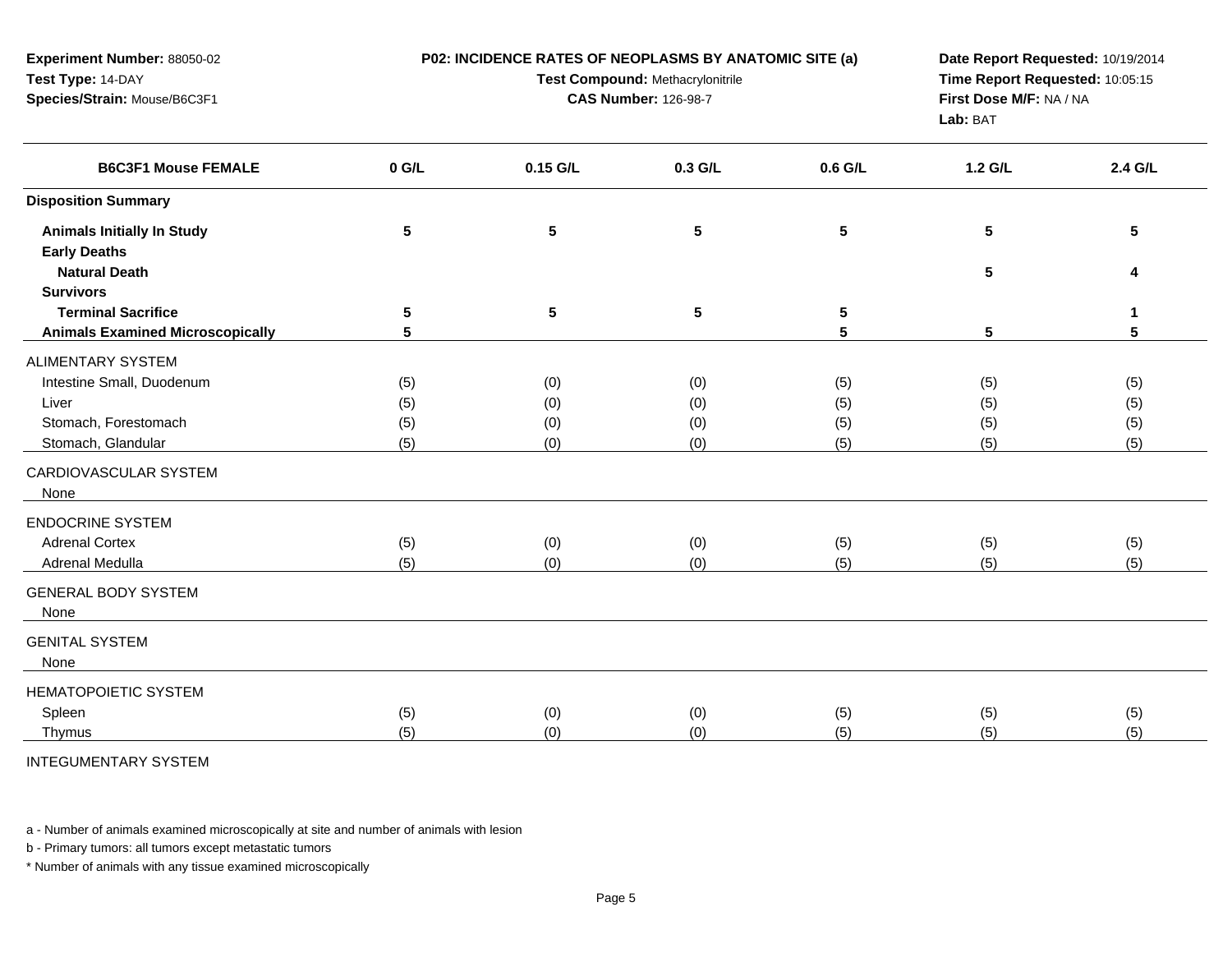| Experiment Number: 88050-02<br>Test Type: 14-DAY<br>Species/Strain: Mouse/B6C3F1 |         | P02: INCIDENCE RATES OF NEOPLASMS BY ANATOMIC SITE (a)<br>Test Compound: Methacrylonitrile<br><b>CAS Number: 126-98-7</b><br>Lab: BAT |         |           | Date Report Requested: 10/19/2014<br>Time Report Requested: 10:05:15<br>First Dose M/F: NA / NA |         |  |
|----------------------------------------------------------------------------------|---------|---------------------------------------------------------------------------------------------------------------------------------------|---------|-----------|-------------------------------------------------------------------------------------------------|---------|--|
| <b>B6C3F1 Mouse FEMALE</b>                                                       | $0$ G/L | $0.15$ G/L                                                                                                                            | 0.3 G/L | $0.6$ G/L | 1.2 G/L                                                                                         | 2.4 G/L |  |
| None                                                                             |         |                                                                                                                                       |         |           |                                                                                                 |         |  |
| MUSCULOSKELETAL SYSTEM<br>None                                                   |         |                                                                                                                                       |         |           |                                                                                                 |         |  |
| NERVOUS SYSTEM                                                                   |         |                                                                                                                                       |         |           |                                                                                                 |         |  |
| <b>Brain</b>                                                                     | (5)     | (0)                                                                                                                                   | (0)     | (5)       | (5)                                                                                             | (5)     |  |
| Peripheral Nerve                                                                 | (5)     | (0)                                                                                                                                   | (0)     | (5)       | (5)                                                                                             | (5)     |  |
| Spinal Cord                                                                      | (5)     | (0)                                                                                                                                   | (0)     | (5)       | (5)                                                                                             | (5)     |  |
| <b>RESPIRATORY SYSTEM</b>                                                        |         |                                                                                                                                       |         |           |                                                                                                 |         |  |
| Lung                                                                             | (4)     | (0)                                                                                                                                   | (0)     | (5)       | (5)                                                                                             | (5)     |  |
| SPECIAL SENSES SYSTEM<br>None                                                    |         |                                                                                                                                       |         |           |                                                                                                 |         |  |
| URINARY SYSTEM                                                                   |         |                                                                                                                                       |         |           |                                                                                                 |         |  |
| Kidney                                                                           | (5)     | (0)                                                                                                                                   | (0)     | (5)       | (5)                                                                                             | (5)     |  |

b - Primary tumors: all tumors except metastatic tumors